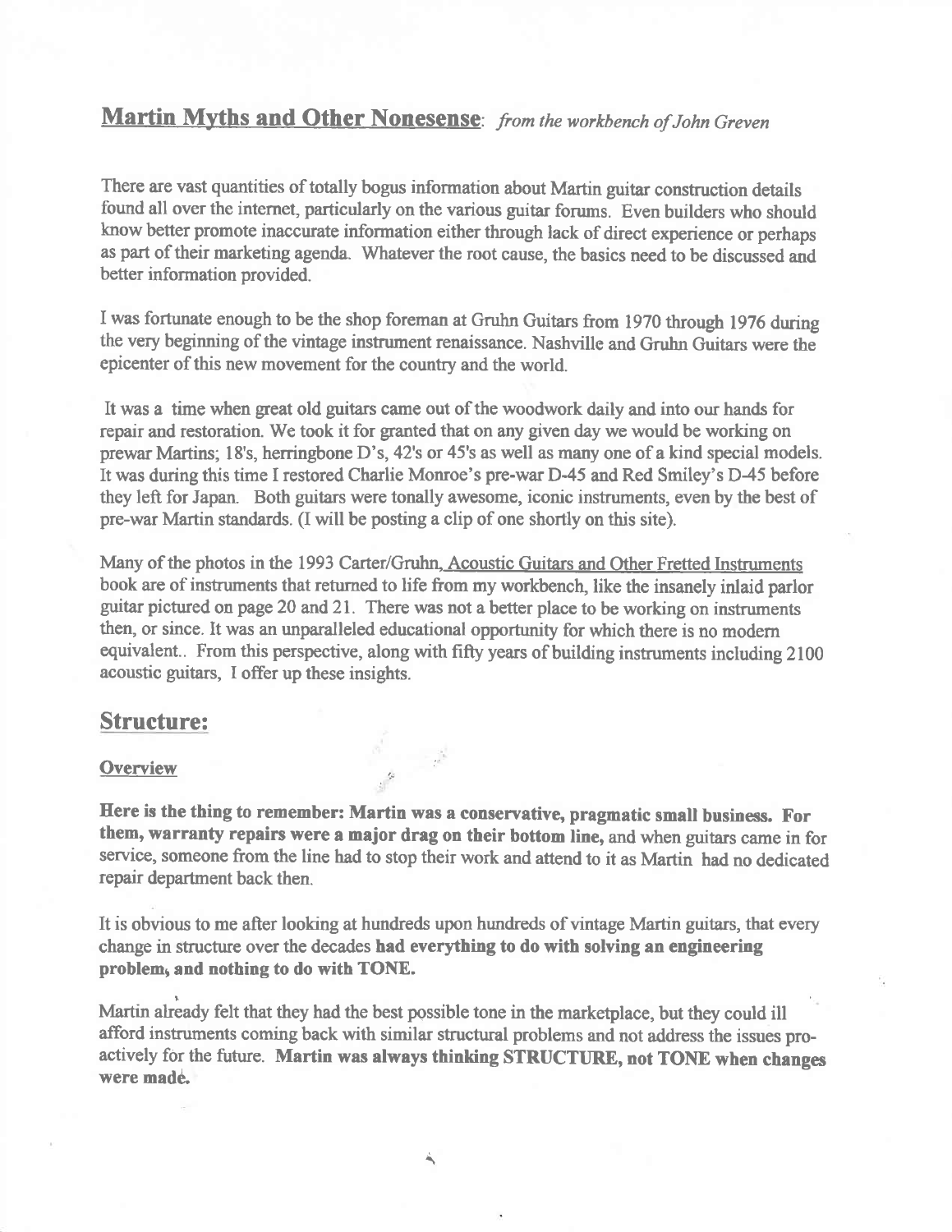#### page 2

The  $X$  Brace: The position of the crossing of the  $X$  relative to the bridge placement has two basic forms; the "Advanced" X which is closer to the soundhole and further from the bridge and the Back Shifted X, which moved the X much closer to the bridge. While this positioning of the X crossing is a tonal factor if one uses the sarne top material for both, the primary reason Martin altered the X position over time had everything to do with the changing structural qualities of their tops . The light, scalloped bracing of the 20's and 30's under stiffAdirondack tops gradually gave way to wider, taller less scalloped bracing as more top deformation issues arose. By the time Sitka replaced Adirondack, bracing was significantly heavier than before. Moving the X toward the bridge was just part of the solution for reducing excess top deflection. It was not a tonal consideration.

As a side note, the best sounding guitars from the 1930's represent a kind of perfect storm of great materials coming together with small shop production perforned by highly skilled and dedicated craftsmen at a point where Martin's structural evolution hit a sweet spot of not too heavy, not too light.

The Tongue Brace: The tongue brace had but one function, to help prevent the top from cracking along the edges of the fingerboard, a very common problem. This upper bout region of the top is primarily structwal, holding the rotational pressure of the neck at bay and preventing body collapse.

Between the heavy main cross brace by the upper soundhole and the dense, massive fingerboardend glued firmly to the top, this is not a major tone generating part of the top. A 6 gram slip of quartered spruce is not going to have any measurable effect on the output of the instrument. Think Structure, Not Tone. Lloyd Loar was never on staff at Martin.

The T Bar: There is much ballyhoo about this little T shaped bar of high strength steel that Martin went to after the ebony neck support proved insufficient for heavy steel strings. Again, if it had worked so well, Martin would still be using it, but they don't. The same is true of all steel beams they changed to over the decades until they finally replaced all with adjustable truss rods. In this case, function is more important long term. The T bar is a relic to be noted and discarded. It is not a tonal factor in and of itself.

Braces: Contrary to the ongoing mythology, Martin did not use Adirondack bracing, it was always Sitka. Again, it was a simple decision on their part. They were way ahead of their time developihg very local wood sources. The Adirondack came from nearby New York state and upper New England. All other spruce came from the suppliers to the shipyards of New York, where wonderful perfectly quartered Sitka was plentiful and cheap.

۸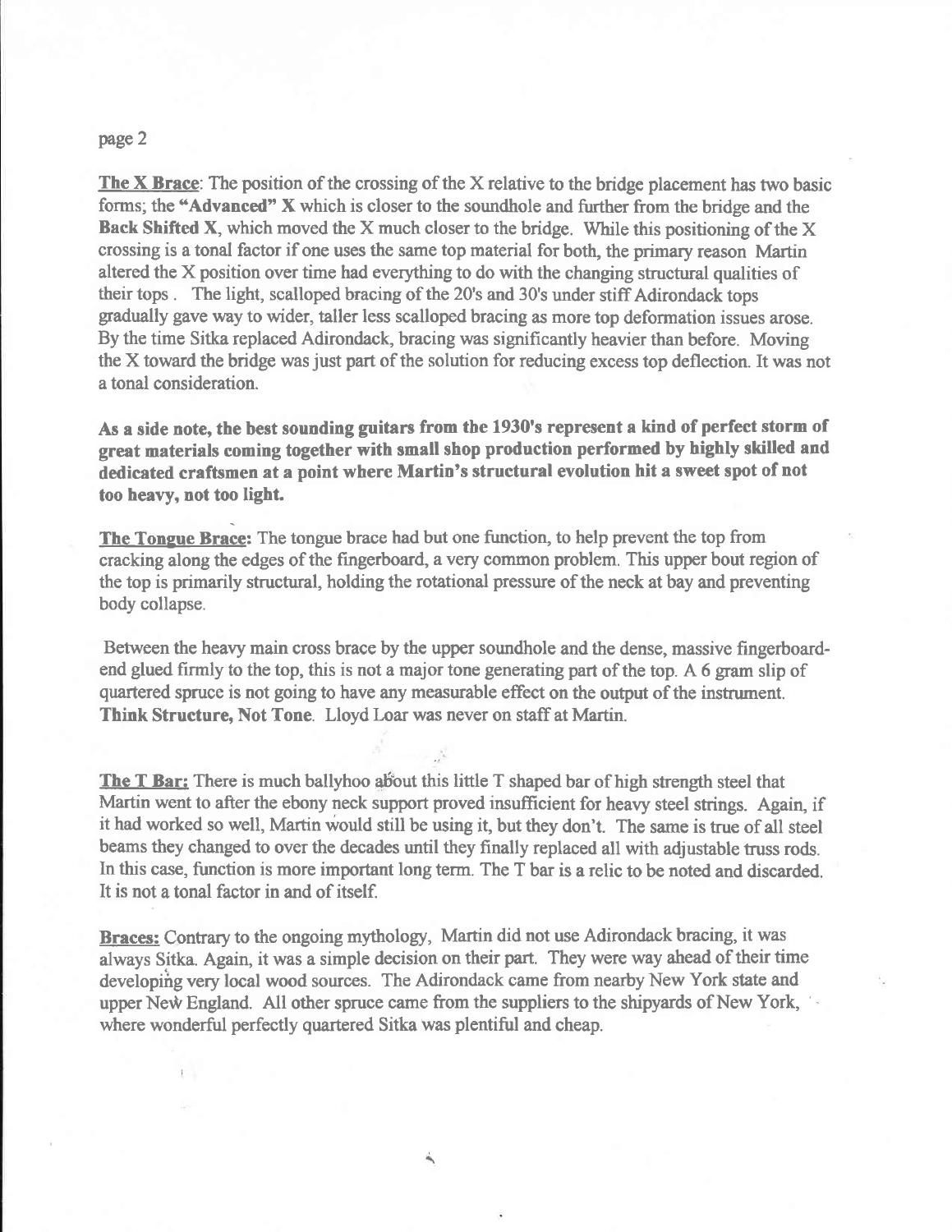## Page 3

K,

Hide Glue: There is much to do about hide glue in today's market. It has been for many generations of wood workers of all sfripes, the glue of choice. It was not the only glue available, but the other options, like fish glue and rabbit glue, all had limitations for wood applications and ended up in book binding, case lining and many other less stress related joinery. So how does it apply to the modern era.

Martin, along with all other makers of musical instruments as far back as you choose to look, used hide glue exclusively from their beginnings to the late 1960's, when they began experimenting with the Titebond like poly glues (but very limited applications). All body work and most neck work was held together with hot hide glue with great success. But because HHG is more difficult to work with in a production setting and takes longer to cure out than the modern "white" glues, even Martin is only using the HHG for the top of the line builds and charging extra for it.

My personal thoughts on IIFIG are that it is a fun and challenging material to work with but I do not find it to be stronger than the modern glues in terms of holding strength and it tonally a wash, despite many vociferous claims to the contrary. It does make for a nice addition to a maker's profit margin above and beyond the actual difference in production time involved.

There is one difference between FIHG and all modern adhesives that is important. It cures hard like glass or flake shellac. Modern aliphatics and poly's retain a degree of elasticity when cured and are subject to stretching under load over time. With good wood to wood joinery, however, it is a moot point as the ultimate bond strength is at the molecular level in a super thin film between two surfaces. I use FIIG if asked and do not charge extra for it, but prefer the carpenter's best friend, the yellow glues. Again, tonally, it is not a factor, there are far more important things that make up the voice of an instrument.

Tops: John Caulkin has often said: "spruce is spruce, get over it!" A great deal of truth to that. I only disagree to a small degree as I find different species of spruce and different tops within a given species do differ a bit both structurally and tonally, but only a little bit. I use this variation in my voicing process but coupled with brace material choice.

I talk at length with my top material sources and they all know what I like to see and hear in my top wood. I am all about the tonal outcome of an instrument, not just the visuals and I choose my spruce with that as my prime directive. That is also true of spruce brace stock, but that's a whole other story.

۸